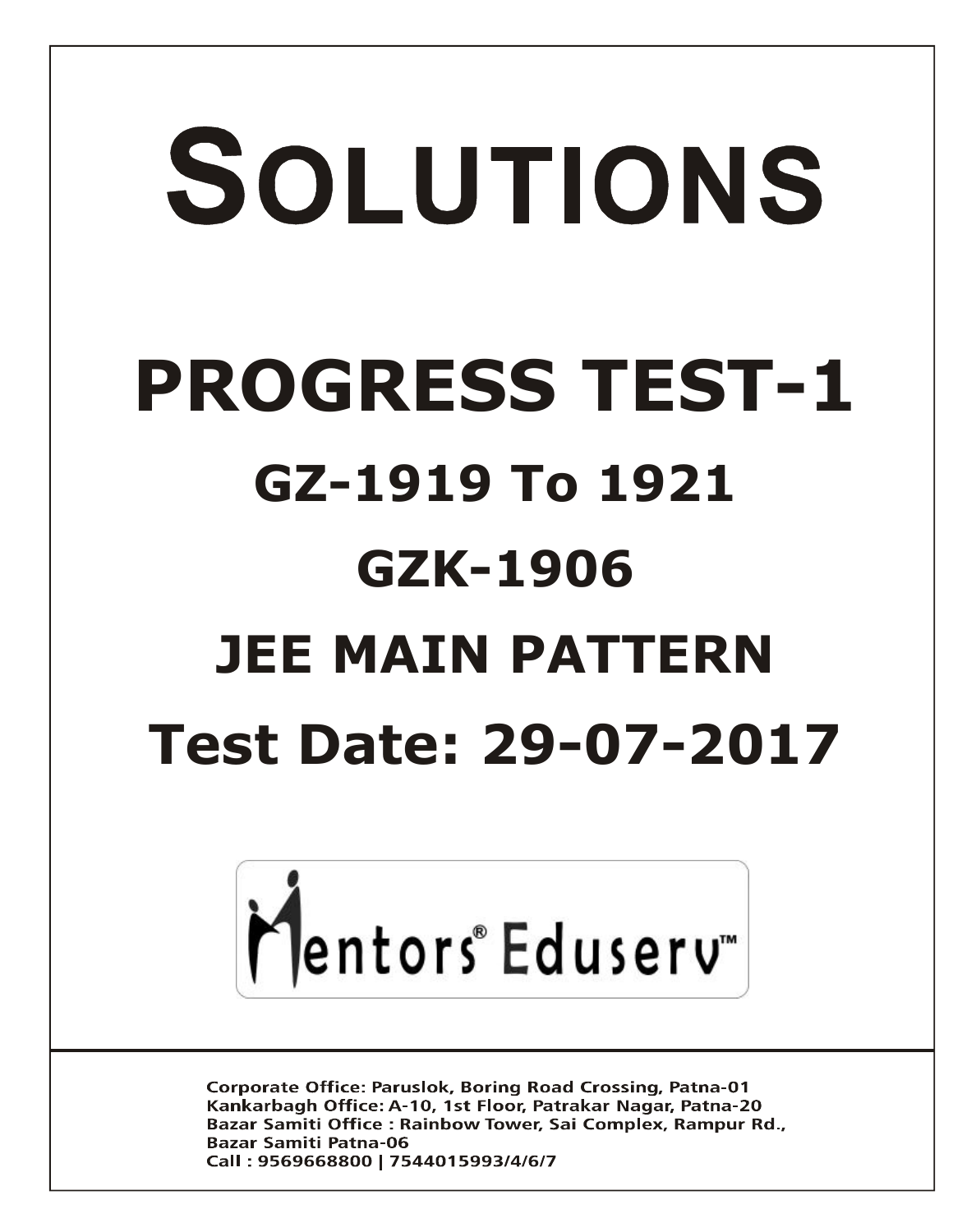| $[2]$         | PT-I (MAIN) GZ-1919-1921 & GZK-1906_29.07.2017                                                                                                |  |  |
|---------------|-----------------------------------------------------------------------------------------------------------------------------------------------|--|--|
|               | <b>PHYSICS</b>                                                                                                                                |  |  |
| $\mathbf 1$ . | (C)                                                                                                                                           |  |  |
| 2.            | sum of three non coplanar vectors can not be zero<br>(A)                                                                                      |  |  |
| 3.            | (A)                                                                                                                                           |  |  |
| 4.            | (A)                                                                                                                                           |  |  |
| 5.<br>6.      | (D)<br>(D)                                                                                                                                    |  |  |
| 7.<br>8.      | (A)<br>(D)                                                                                                                                    |  |  |
| 9.            | (A)                                                                                                                                           |  |  |
|               | $\vec{C} = \vec{A} + \vec{B} = (3\hat{i} + 6\hat{j} - 2\hat{k})$                                                                              |  |  |
|               | $\hat{C} = \frac{\vec{C}}{ C } = \frac{3\hat{i} + 6\hat{j} - 2\hat{k}}{\sqrt{3^2 + 6^2 + (-2)^2}} = \frac{3\hat{i} + 6\hat{j} - 2\hat{k}}{7}$ |  |  |
| 10.           | (C)                                                                                                                                           |  |  |
|               | $\cos \beta = \frac{12}{13}$<br>13<br>12                                                                                                      |  |  |
|               | $\therefore \quad \beta = \cos^{-1} \left( \frac{12}{13} \right)$<br>$\measuredangle \alpha$<br>$\frac{1}{P}$<br>5                            |  |  |
| 11.           | (C)                                                                                                                                           |  |  |
|               | $\frac{ \vec{R} _{\min}}{ R _{\max}} = \frac{1}{4} = \frac{  \vec{A}  -  \vec{B}  }{ \vec{A}  +  \vec{B} }$                                   |  |  |
|               | $ \overrightarrow{A} + \overrightarrow{B} =4 \overrightarrow{A} - \overrightarrow{B} $                                                        |  |  |
|               | If $ \vec{A}  >  \vec{B} $                                                                                                                    |  |  |
|               | $ \vec{A}  +  \vec{B}  = 4( \vec{A}  -  \vec{B} )$                                                                                            |  |  |
|               | $3 \vec{A}  = 5 \vec{B}  \Rightarrow \frac{ \vec{A} }{ \vec{B} } = \frac{5}{3}$                                                               |  |  |
|               | If $ \overrightarrow{B}  >  \overrightarrow{A} $                                                                                              |  |  |
|               | $ \vec{A}  +  \vec{B}  = 4( \vec{B}  -  \vec{A} )$                                                                                            |  |  |
|               | $\frac{ \vec{A} }{ \vec{B} } = \frac{3}{5}$                                                                                                   |  |  |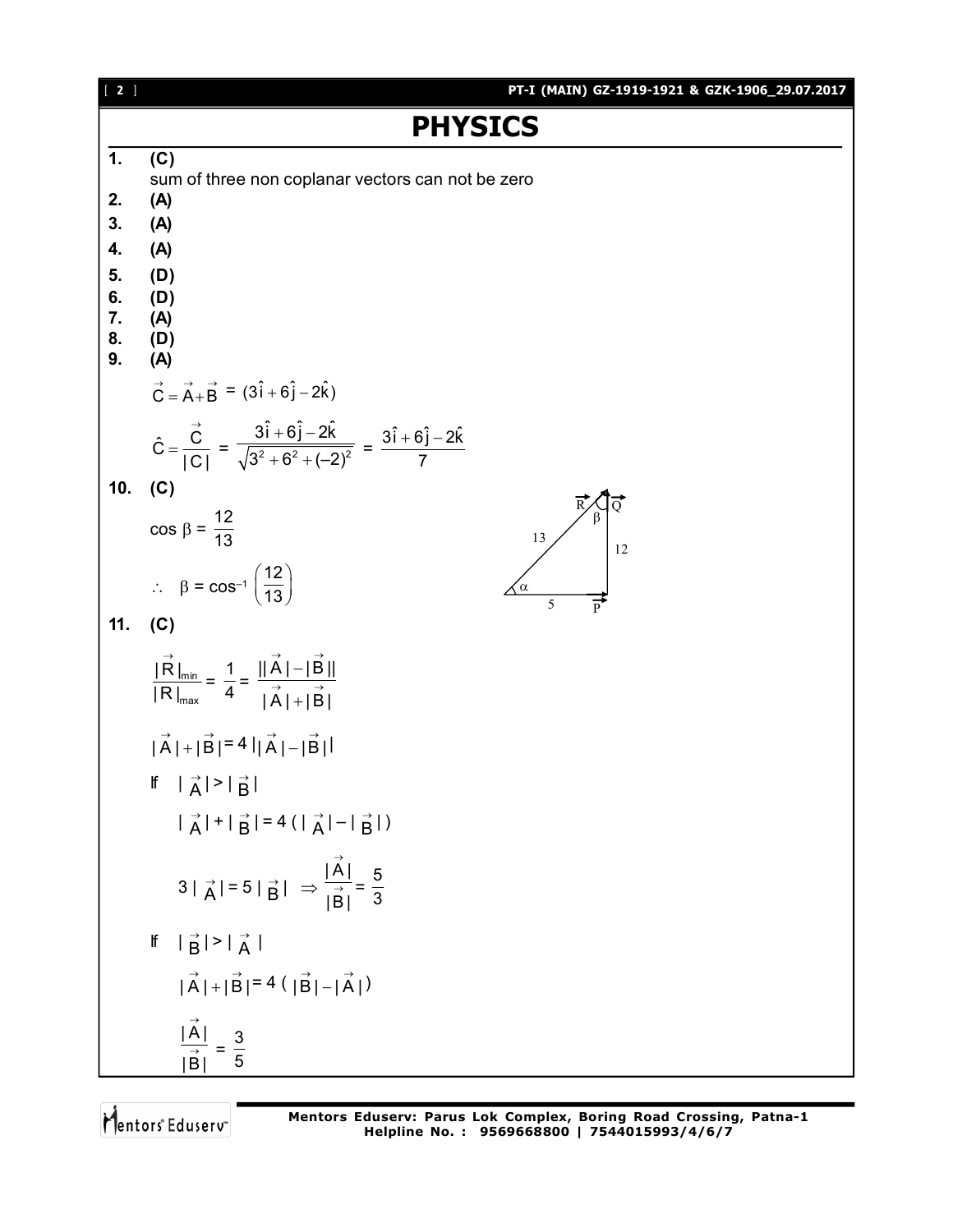# **PT-I (MAIN) GZ-1919-1921 & GZK-1906\_29.07.2017** [ **3** ]

12. (D)  
\n
$$
\begin{vmatrix}\n\vec{F}_1 + \vec{F}_2 = P \\
\Rightarrow F_1^2 + F_2^2 + 2F_1F_2 \cos\theta = P^2 \quad ....(1) \\
\& \|\vec{F}_1 - \vec{F}_2^2 = Q\n\end{vmatrix}
$$
\n
$$
\Rightarrow F_1^2 + F_2^2 - 2F_1F_2 \cos\theta = Q^2 \quad ....(2)
$$
\n
$$
(1) + (2), \frac{2(F_1^2 + F_2^2) = P^2 + Q^2}{2}
$$
\n13. (D)  
\n14. (A)  
\n15. (A)  
\nComponent of  $\vec{A}$  along  $\vec{B} = \frac{\vec{A} \cdot \vec{B}}{|\vec{B}|} \cdot \hat{B}$   
\n16. (A)  
\n17. (D)  
\n $\vec{a} = 3\hat{i} + 4\hat{j}$ . Let  $\vec{c} = c_x\hat{i} + c_y\hat{j}$ ,  $\vec{c}$  is perpendicular to  $\vec{a}$  ∴  $3c_x + 4c_y = 0$   
\n $c_y = -\frac{3}{4}c_y$  (i)  
\n $|\vec{c}| = 5$ ,  $c_x^2 + c_y^2 = 25$ ,  $c_x^2 + \frac{9c_x^2}{16} = 25$ ,  
\n $c_x = \pm 4$ , ∴  $c_y = \mp 3$   
\n19. (B)  
\n20. (D)  
\n21. (B)  
\n $|\vec{a} - \vec{b}|^2 + |\vec{b} - \vec{c}|^2 + |\vec{c} - \vec{a}|^2$   
\n $= (a-\vec{b}) \cdot (a-\vec{b}) + (b-\vec{c}) \cdot (b-\vec{c}) + (\vec{c}-\vec{a}) \cdot (\vec{c}-\vec{a})$   
\n $= a^2 + b^2 - 2\vec{a} \cdot \vec{b} + b^2 + c^2 - 2\vec{b} \cdot \vec{c} + c^2 + a^2 - 2\vec{c}\vec{a}$   
\n $= 2(a^2 + b^2 + c^2) - 2(\vec{a} \cdot \vec{b} + \vec{b} \cdot \vec{c} + \vec{c} \cdot \vec{$ 

Mentors<sup>e</sup> Eduserv<sup>-</sup>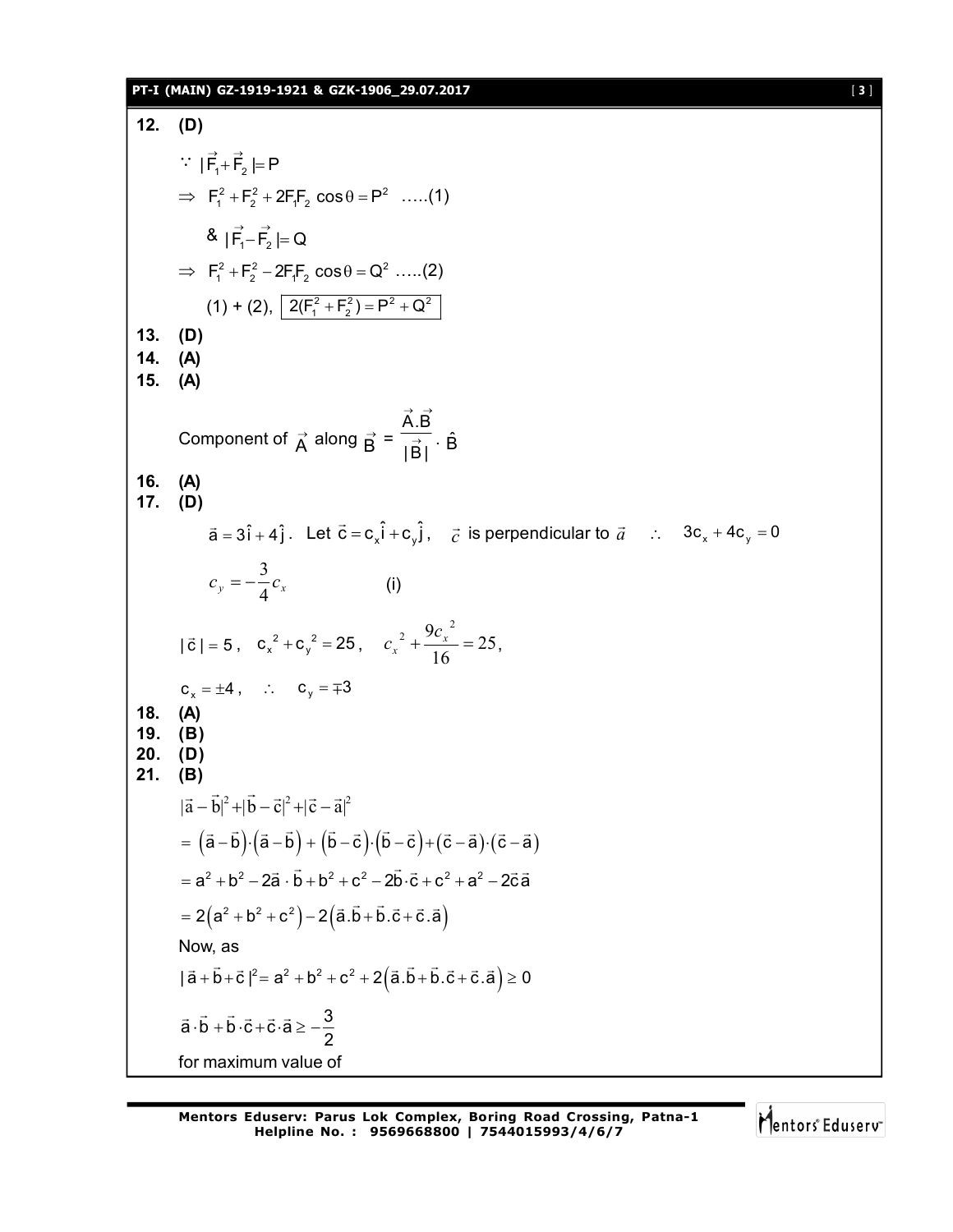| $[4]$ | PT-I (MAIN) GZ-1919-1921 & GZK-1906_29.07.2017                                                                                          |  |  |  |  |  |
|-------|-----------------------------------------------------------------------------------------------------------------------------------------|--|--|--|--|--|
|       | $ \vec{a}-\vec{b} ^2+ \vec{b}-\vec{c} ^2+ \vec{c}-\vec{a} ^2$                                                                           |  |  |  |  |  |
|       | the minimum value of $\vec{a} \cdot \vec{b} + \vec{b} \cdot \vec{c} + \vec{c} \cdot \vec{a}$ should be taken.                           |  |  |  |  |  |
|       | So, $2(1+1+1)-2\times\left(\frac{-3}{2}\right)=9$ is the maximum value of $ \vec{a}-\vec{b} ^2+ \vec{b}-\vec{c} ^2+ \vec{c}-\vec{a} ^2$ |  |  |  |  |  |
| 22.   | (C)<br>23. (A)<br>24. (B)<br>25. (B)                                                                                                    |  |  |  |  |  |
| 26.   | $27.$ (D)<br>(D)<br>28. (A)<br>29. (A)                                                                                                  |  |  |  |  |  |
| 30.   | (C)                                                                                                                                     |  |  |  |  |  |
|       | <b>CHEMISTRY</b>                                                                                                                        |  |  |  |  |  |
| 31.   | (C)                                                                                                                                     |  |  |  |  |  |
|       | moles = $\frac{9}{M_0}$ = $\frac{54}{124}$ = 0.4355                                                                                     |  |  |  |  |  |
| 32.   | (C)                                                                                                                                     |  |  |  |  |  |
|       | Number of moles of magnesium = $\frac{0.004}{24} = \frac{1}{6} \times 10^{-3}$                                                          |  |  |  |  |  |
|       | Total number of atoms = $\frac{1}{6}$ x10 <sup>-3</sup> xN <sub>A</sub>                                                                 |  |  |  |  |  |
|       | = $\frac{1}{6}$ x 10 <sup>-3</sup> x 6.022 x 10 <sup>23</sup>                                                                           |  |  |  |  |  |
|       | $\approx 10^{20}$ atoms                                                                                                                 |  |  |  |  |  |
| 33.   | (D)                                                                                                                                     |  |  |  |  |  |
|       | 1 mole of electron contains $N_A$ electrons.                                                                                            |  |  |  |  |  |
|       | Weight of 1 mole of electrons                                                                                                           |  |  |  |  |  |
|       | $= 6.022 \times 10^{23} \times 9 \times 10^{-28}$                                                                                       |  |  |  |  |  |
|       | $= 0.00054$ gm                                                                                                                          |  |  |  |  |  |
| 34.   | (B)                                                                                                                                     |  |  |  |  |  |
|       | (A) 50 grams of iron                                                                                                                    |  |  |  |  |  |
|       | (B) Mass of Nitrogen $(N_2)$ = 5 x 28 = 140 g                                                                                           |  |  |  |  |  |
|       | (C) 1 gram atom of silver means 1 mole of silver                                                                                        |  |  |  |  |  |
|       | : Mass of silver atom = $1 \times 108 = 108$ g                                                                                          |  |  |  |  |  |
|       | (D) Number of moles of C = $\frac{5 \times 10^{23}}{6.022 \times 10^{23}}$ = 0.83                                                       |  |  |  |  |  |
|       | : Mass of C = Number of moles x 12 = 0.83 x 12 = 9.96 g                                                                                 |  |  |  |  |  |
|       | So, option (B) has highest mass.                                                                                                        |  |  |  |  |  |
|       |                                                                                                                                         |  |  |  |  |  |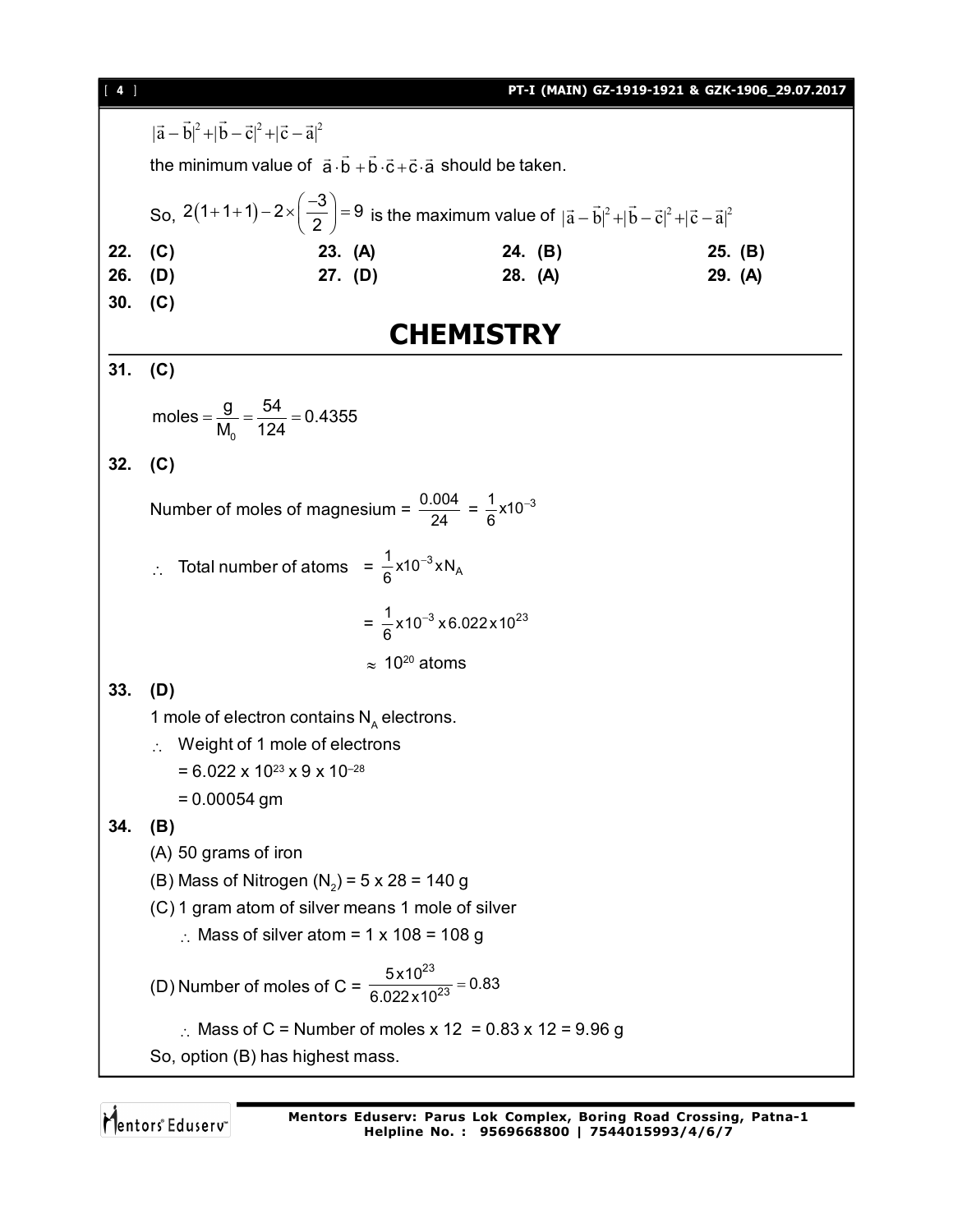# **PT-I (MAIN) GZ-1919-1921 & GZK-1906\_29.07.2017** [ **5** ]

35. (D)  
\nMoles of gas = 
$$
\frac{5.6}{22.4} = \frac{1}{4}
$$
  
\nNumber of moles =  $\frac{\text{weight}}{\text{GMM}}$   
\n⇒  $\frac{1}{4} = \frac{111}{61 \text{M}}$   
\n⇒ GMM = 44 g/mol  
\n∴ The gas is N<sub>2</sub>O (Nitrous oxide)  
\n36. (B)  
\nLet the natural abundance of <sup>63</sup>Cu be x% and the natural abundance of <sup>65</sup>Cu be (100-x) %  
\nAverage atomic mass of Copper =  $\frac{\text{At weight of 1}^{\text{st}}\text{isotope}\times\%+\text{At weight of 2}^{\text{st}}\text{isotope}\times\times\%}{100}$   
\n⇒  $63.6 = \frac{63 \times x + 65 \times (100 - x)}{100}$   
\n⇒  $63.6 = 63x + 6500 - 65x$   
\n⇒  $2x = 140$   
\n⇒  $x = 70\%$   
\n37. (B)  
\n $X_2Y_3 \rightarrow$  Pure Compound  
\nLet the atomic weight of X be A<sub>x</sub> and atomic weight of Y and A<sub>y</sub>  
\n% of X ⇒  $\frac{2A_x}{2A_x \times 3A_y} \times 100 = 60$   
\n⇒  $200A_x = 120A_x + 180A_y$   
\n⇒  $80A_x = 180A_y$   
\n⇒  $A_y = \frac{80}{180}A_z = \frac{4}{9}A_x$   
\n38. (C)  
\nEmpirical formula represents the simple ratio of atoms in a compound.  
\n39. (D)  
\n2Na+ICO<sub>3</sub> → Na<sub>2</sub>CO<sub>3</sub> + H<sub>2</sub>O + CO<sub>2</sub>

Mentors<sup>e</sup> Eduserv<sup>-</sup>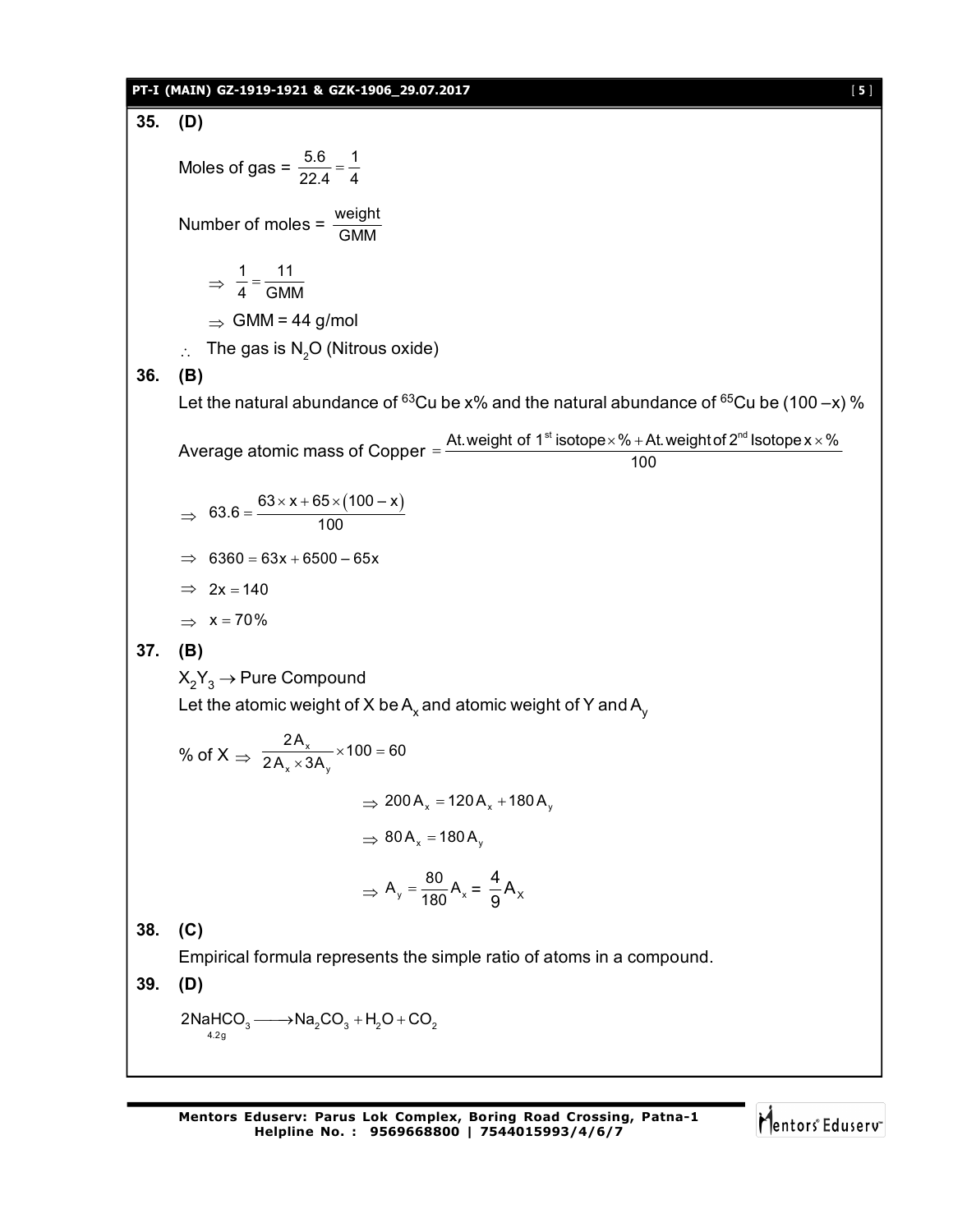Number of moles of NaHCO<sub>3</sub> =  $\frac{4.2}{84}$  =  $\frac{1}{20}$  $=$   $\frac{12}{84}$  =  $\frac{1}{20}$ , No of moles of CO<sub>2</sub> = 1/20 × 1/2 = 1/40 So, Volume of CO<sub>2</sub> formed at NTP =  $\frac{1}{40}$  × 22.4  $= 0.56 L$ **40. (A)**  $CH_4 + 2O_2 \longrightarrow CO_2 + 2H_2O$ 1 L at NTP  $CH<sub>4</sub>$  $n_{\text{CH}_4} = \frac{1}{22.4}$ A/c to mole – mole analysis  $4 - 92$ 2  $CH_4$   $"O$ O  $\frac{n_{\text{CH}_4}}{1} = \frac{n_{\text{O}_2}}{2}$   $\Rightarrow$   $n_{\text{O}_2} = 2 \times \frac{1}{22.4}$ :.  $V_{0_2}$  at NTP  $=\frac{2}{22.4} \times 22.4 = 2L$ . **41. (D)**  $CS_2 + 3O_2 \longrightarrow 2SO_2 + CO_2$ (A) 1 mole of  $\text{CS}_2$  will produce 1 mole of  $\text{CO}_2$ (True Statement) (B)  $n_{O_2} = \frac{16}{32} = \frac{1}{2}$ A/c to mole – mole analysis  $2 - 0$ 2 0<sub>2</sub> ''CO  $\frac{n_{O_2}}{3} = \frac{n_{CO_2}}{1}$   $\Rightarrow$   $n_{CO_2} = \frac{1}{6}$ So, mass of CO<sub>2</sub> =  $\frac{44}{6}$  = 7.33g. (True) (C) A/c to mole – mole analysis  $2 - 0$ <sup>2</sup> 2 0, ''so  $\frac{n_{O_2}}{3} = \frac{n_{SO_2}}{2} \Rightarrow n_{SO_2} = \frac{2}{3}$ . (True) (D)  $n_{O_2} = \frac{1}{N_A}$  $n_{_{\rm O_2}} = \frac{6}{N_{\rm p}}$ A/c to mole – mole analysis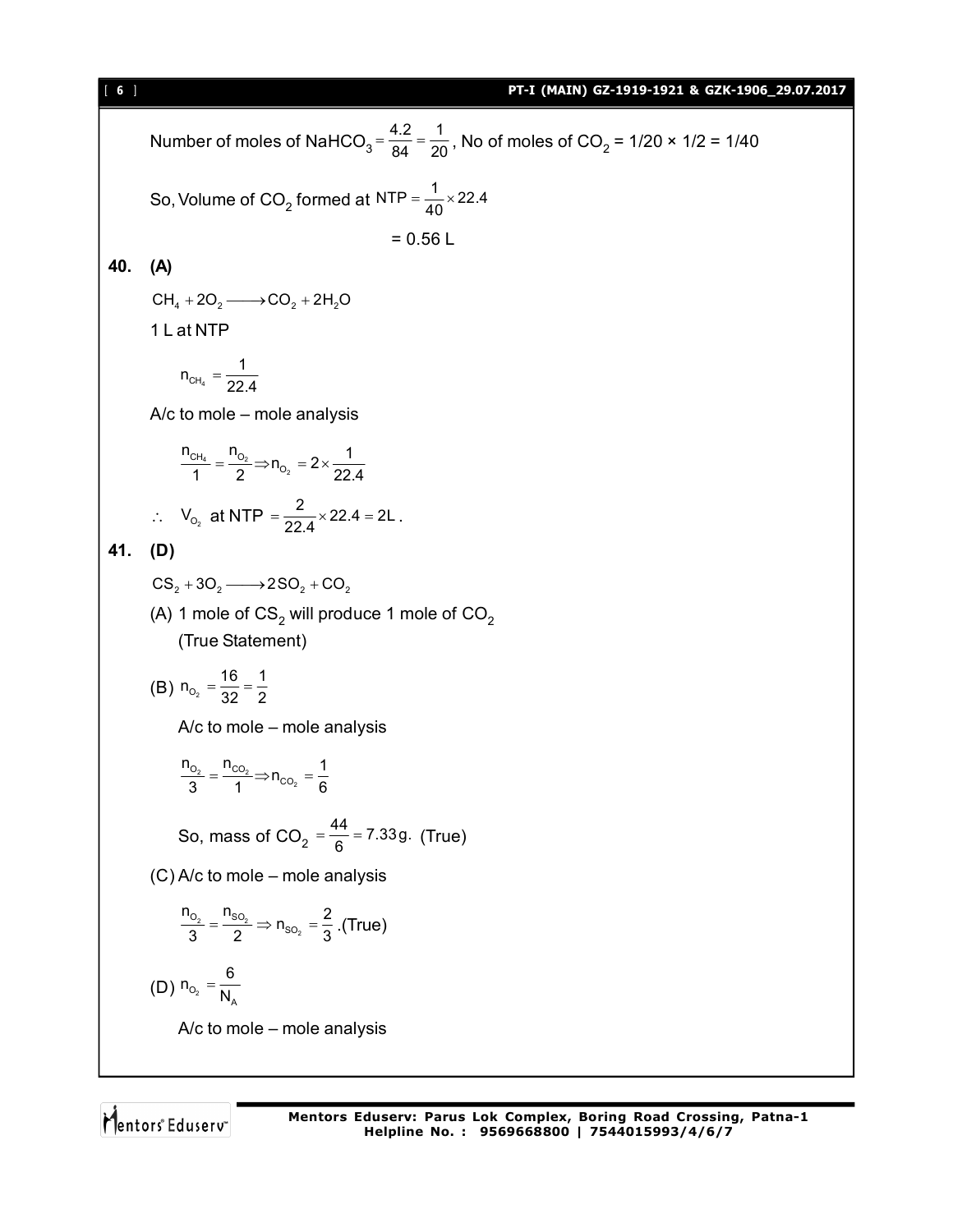# **PT-I (MAIN) GZ-1919-1921 & GZK-1906\_29.07.2017** [ **7** ]

2 \_ UO<sub>2</sub> 2  $O<sub>2</sub>$   $^{\prime}$  'CS  $\overline{\text{cs}}_2$   $\overline{\text{N}}_{\text{A}}$  $\frac{n_{O_2}}{3} = \frac{n_{CS_2}}{1} \Rightarrow n_{CS_2} = \frac{6}{N_A} \times \frac{1}{3}$  $\therefore$  No. of molecules of CS<sub>2</sub> =  $\frac{2}{N_A} \times N_A$  $\text{CS}_2 = \frac{2}{N_\text{A}} \times N_\text{A} = 2.$  (False) **42. (C)**  $CaCO<sub>3</sub>(s) \longrightarrow CaO(s) + CO<sub>2</sub>(g)$ 5.6 L at NTP  $\mathsf{CO_2}$  $n_{CO_2} = \frac{5.6}{22.4} = \frac{1}{4}$ A/c to mole – mole analysis  $n_{\text{CaO}}$   $n_{\text{CO}_2}$  $\frac{2a0}{1} = \frac{100}{1}$  $\Rightarrow$   $n_{\text{CaO}}$  $n_{\text{caO}} = \frac{1}{4}$  $\therefore$  mass of CaO =  $\frac{1}{4} \times 56 = 14$ gm. **43. (B)** 4 KO $_2$  + 2 H $_2$ O —  $\rightarrow$  4 KOH + 3 O $_2$ 0.158 0.1  $L.R. = KO<sub>2</sub>$  $\therefore$  No. of moles of O<sub>2</sub> formed =  $\frac{3}{4} \times 0.158 = 0.1185$  mole **44. (A)** % of 'B' =  $\frac{3B}{2A + 3B} \times 100 = \frac{3 \times (1.5A)}{2A + 3 \times (1.5A)} \times 100 = \frac{4.5}{6.5} \times 100 = 69.2\%$  $=\frac{3B}{24.00} \times 100 = \frac{3 \times (1.5A)}{24.0} \times 100 = \frac{4.5}{2.5} \times 100 = 6$  $+3B$  2A + 3  $\times$  ( **45. (C)**  $\overline{\mathrm{o}}$ B  $\frac{n_o}{n} = \frac{y}{2} = \frac{1}{20} \Rightarrow y = 10$ n<sub>B</sub> 3 0.3  $=\frac{y}{2}=\frac{y}{2} \Rightarrow y=$ H A  $n_{\rm H} = \frac{4}{1} = \frac{2y}{1} = \frac{2 \times 10}{1} \Rightarrow x = 5$  $n_A$  1 x x  $=\frac{4}{4}=\frac{2y}{4}=\frac{2\times10}{3} \Rightarrow x=5$ **46. (B)** % C =  $\frac{72}{180} \times 50 = 20\%$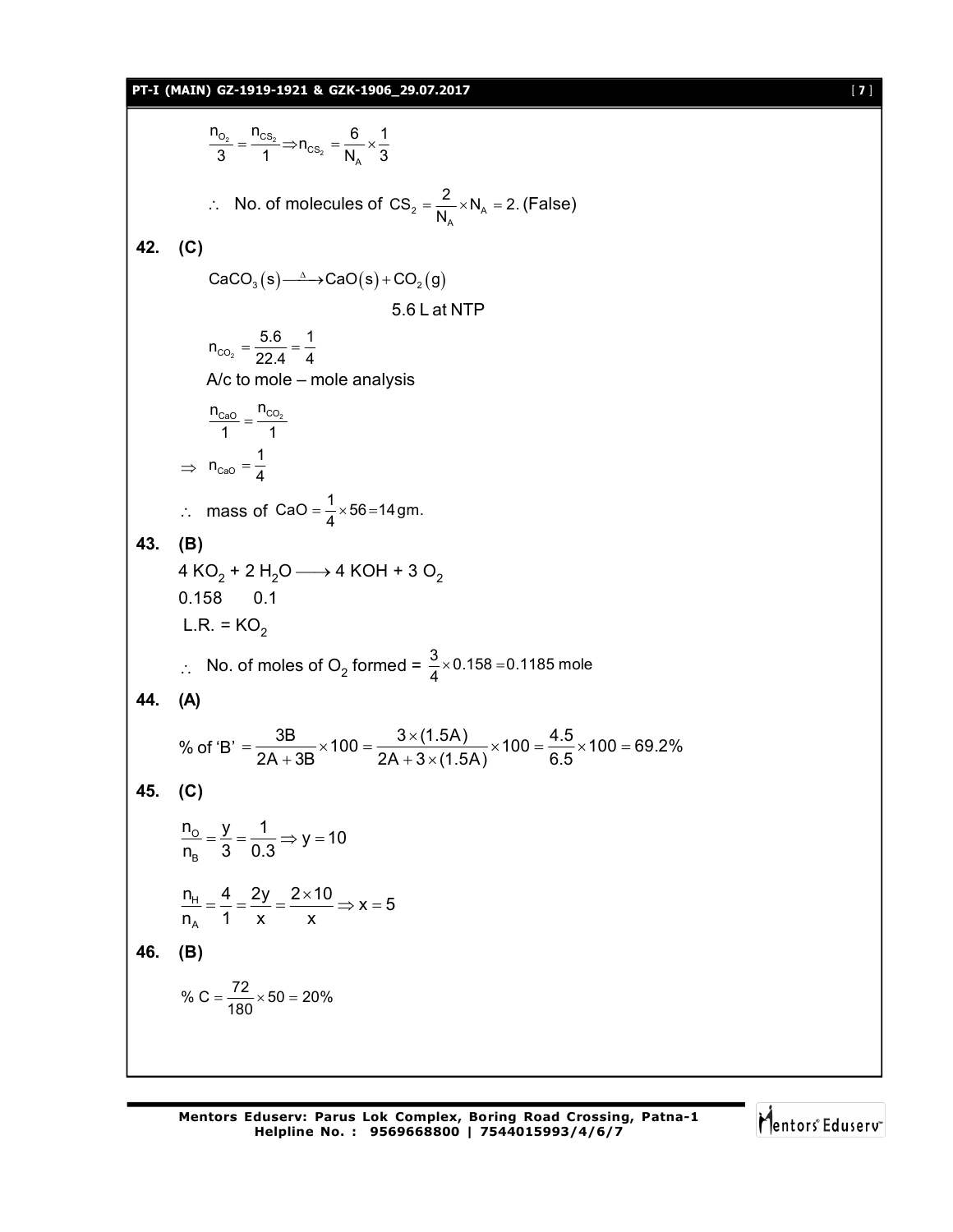| $[ 8 ]$ |                                                                                                                                 | PT-I (MAIN) GZ-1919-1921 & GZK-1906_29.07.2017 |
|---------|---------------------------------------------------------------------------------------------------------------------------------|------------------------------------------------|
| 47. (C) |                                                                                                                                 |                                                |
|         | $M_{av} = \frac{4 \times 80 + 2 \times 28}{6} = \frac{320 + 56}{6} = \frac{376}{6} = 62.66$                                     |                                                |
|         | $(V.D.)av = \frac{M_{av}}{2} = \frac{62.66}{2} = 31.33$                                                                         |                                                |
| 48.     | (A)<br>(1) 0.5 mole of O <sub>3</sub> = $0.5 \times 48 = 24$ gm                                                                 | (II) $0.5$ mole of 'O' = 8 gm                  |
|         | (III) $\frac{1}{2}$ mole of O <sub>2</sub> = 16 gm                                                                              | (IV) 0.25 mole of $CO_2 = 11$ gm               |
|         | (I) > (III) > (IV) > (II)                                                                                                       |                                                |
| 49.     | (D)                                                                                                                             |                                                |
|         | $40 = \frac{32a + 80b}{a + b}$                                                                                                  |                                                |
|         | $40a + 40b = 32a + 80b$                                                                                                         |                                                |
|         | $a = 5b$                                                                                                                        |                                                |
|         | $M_{av} = \frac{32b + 80a}{a + b}$                                                                                              |                                                |
|         | $=\frac{32b+400b}{5b+b}$                                                                                                        |                                                |
|         | $=\frac{432}{6}=72$                                                                                                             |                                                |
| 50.     | (B)                                                                                                                             |                                                |
|         | + $O_2 \longrightarrow 2H_2O$<br>2H <sub>2</sub><br>12gm<br>16gm<br>6mole<br>$0.5$ mole<br>5mole left<br><b>LR</b><br>10g left. |                                                |
| 51.     | (D)                                                                                                                             |                                                |
|         | Molecular weight of mixture $=\frac{40\times28+40\times32+20\times44}{400}$ = 32.8 g<br>100                                     |                                                |
| 52.     | (C)                                                                                                                             |                                                |
|         | C ball 1400 can be used for 700<br>H ball 3600 can be used for 600                                                              |                                                |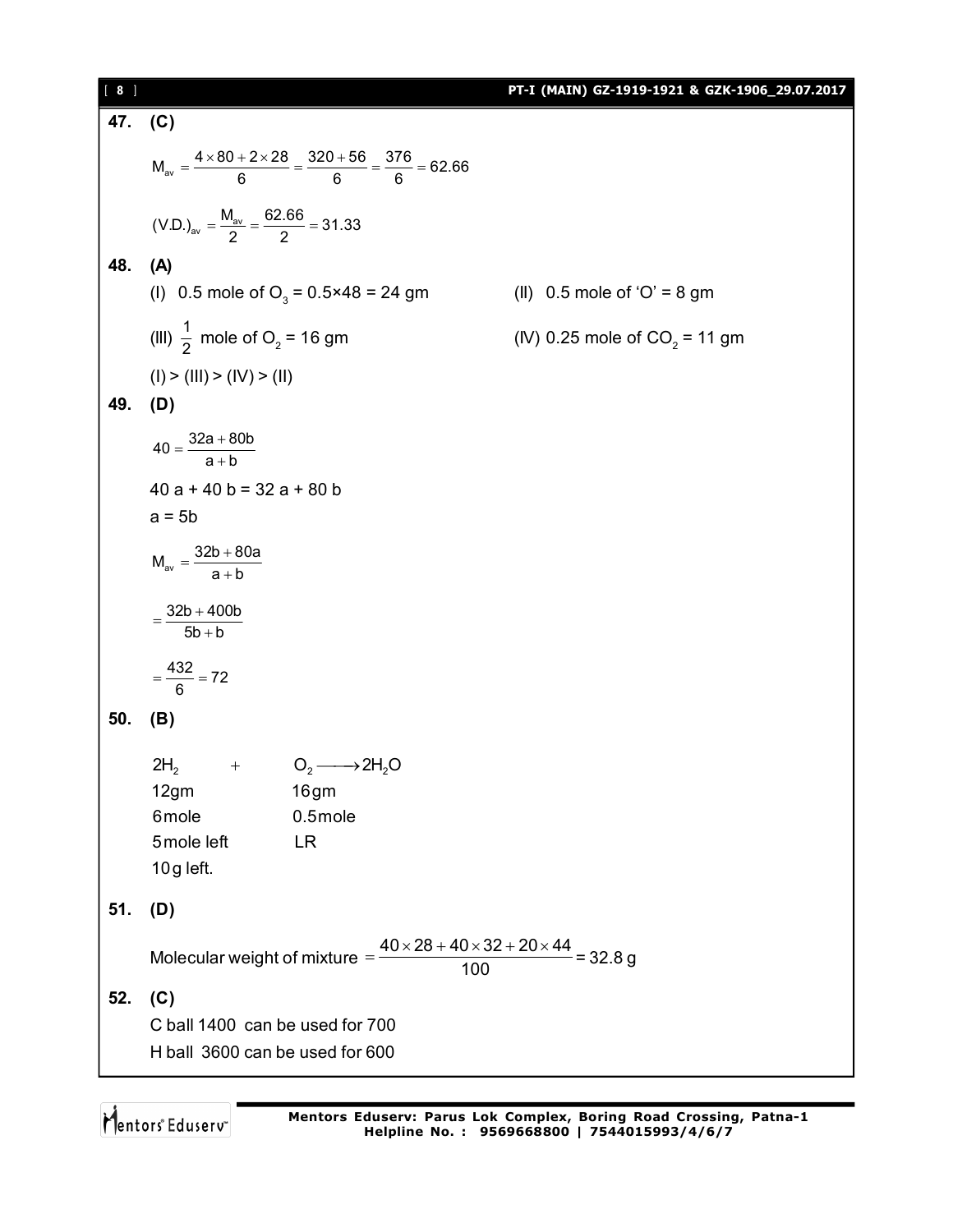# **PT-I (MAIN) GZ-1919-1921 & GZK-1906\_29.07.2017** [ **9** ] O ball 1000 can be used for 1000 Max possible is 600 **53. (A)** Wt of carbon 1x10<sup>-6</sup> gm Mole of carbon =  $1x 10^{-6}$  /12 Atom of carbon =  $\frac{0.000001 \times 6.023 \times 10^{23}}{43}$ 12  $\frac{\times 6.023 \times 10^{23}}{42}$  =5 x 10<sup>16</sup> **54. (A)**  $16.12 = \frac{90 \times 16 + x \times 17 + (100 - x) \times 18}{100}$ 100  $=\frac{90\times16+x\times17+(100-x)\times1}{100}$  $x = 8$ **55. (A)** Molecular weight =  $\frac{4 \times 24 \times 100}{0.0000}$  = 100000 0.096  $\frac{\times 24 \times 100}{200} =$ **56. (D)** Mole of glucose =  $54/180=0.3$ Mole of CO<sub>2</sub> is 6 x 0.3 = 1.8 = 1.8 x 44 = 79.2g **57. (A)**  $n_{O_2} = \frac{16}{32} = \frac{1}{2}$  &  $n_{N_2} = \frac{14}{28} = \frac{1}{2}$ **58. (C)**  $\mathrm{O}_2$  is the limiting reagent **59. (B)**  $1 \times n_{CO_2} = 6 \times n_{K_4[Fe(CN)_6]}$  $\mathsf{K}_4[\mathsf{Fe}(\mathsf{CN})_6]$ ∴  $n_{K_4[Fe(CN)_6]} = \frac{1}{6}$ **60. (C)**  $3\mathsf{BaCl}_2 + 2\mathsf{Na}_3\mathsf{PO}_4 \longrightarrow \mathsf{Ba}_3(\mathsf{PO}_4)_2 + 6\mathsf{NaCl}_2$ Here BaCl $_2$  is the limiting reactant number of moles of Ba $_{\tiny 3}$ (PO $_{\tiny 4})_{\tiny 2}$  formed  $=\frac{1}{3}$ 1 × No. of moles of BaCl<sub>2</sub> =  $\frac{1}{3}$ 2 mol.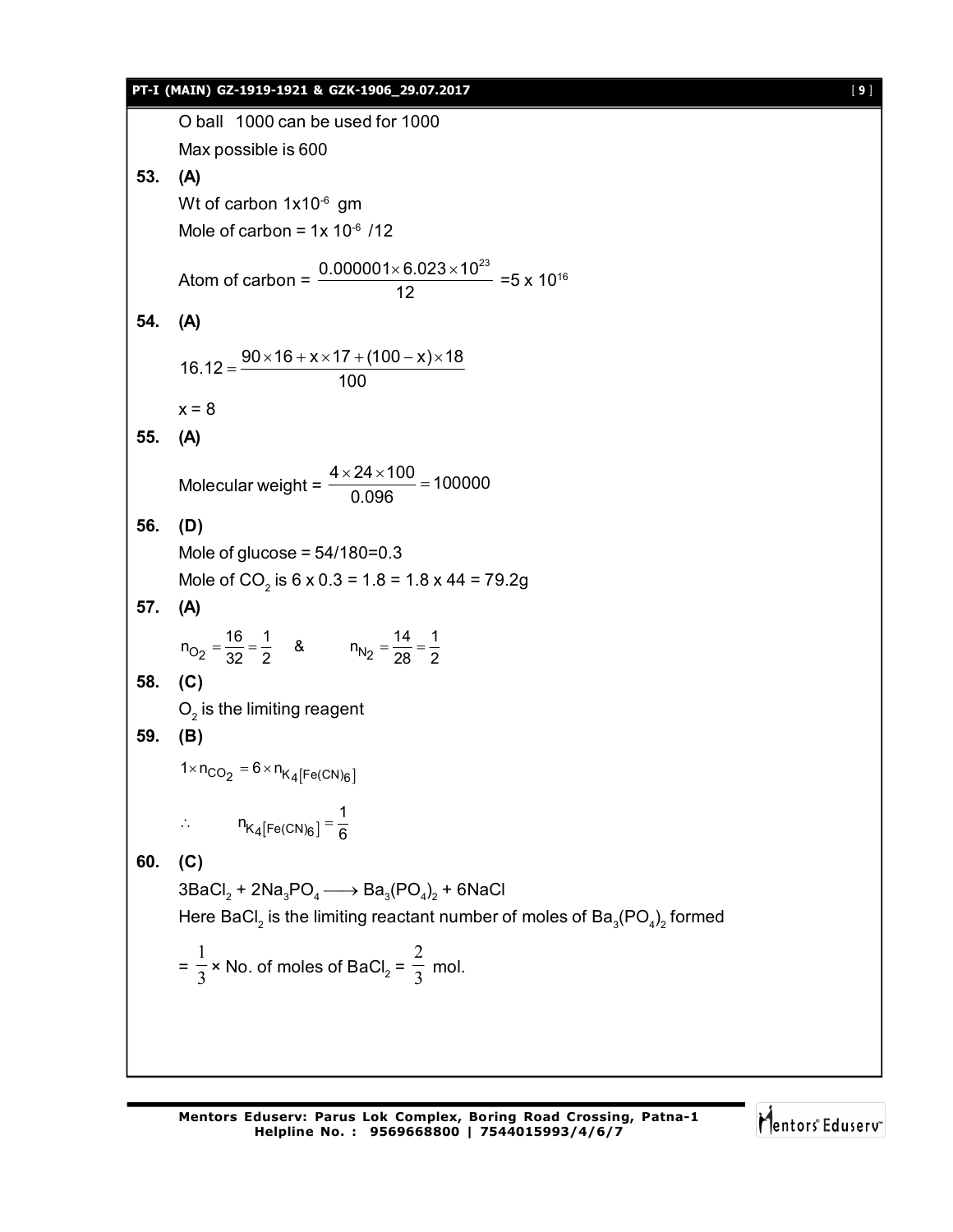**161 MATHEMATICS**  
\n61. (D)  
\n
$$
|x| \left( \frac{1+|x|}{x^2-x+1} \right) \le 0 \Rightarrow x = 0
$$
  
\n62. (B)  
\nUsing wavy curve method :  
\n $-x \leftarrow -8 + ve^{-2} -ve^{-2} -ve^{-2} -ve^{-2} +ve^{-2}$   
\n $\therefore x \in (-\infty, 8) \cup [-2, 1] \cup [1, 7)$   
\ni.e.,  $x \in (-\infty, 8) \cup [-2, 7]$   
\n63. (A)  
\n64. (B)  
\n $\frac{(x-3)^3}{(x-4)(x-1)(\sqrt{2}-x)(\sqrt{2}+x)} \le 0$   
\n $x \in (-\sqrt{2}, 1) \cup (\sqrt{2}, 3] \cup (4, \infty)$   
\n65. (A)  
\nLet x be the required logarithm, then by definition  
\n $(2\sqrt{2})^x = 32\sqrt[5]{4} \Rightarrow (2, 2^{12})^x = 2^{8} \cdot 2^{16} \cdot 2^{28} \cdot 2^{8} \cdot 2^{8} \cdot 2^{8} \cdot 2^{8} \cdot 2^{8} \cdot 2^{8} \cdot 2^{8} \cdot 2^{8} \cdot 2^{8} \cdot 2^{8} \cdot 2^{8} \cdot 2^{8} \cdot 2^{8} \cdot 2^{8} \cdot 2^{8} \cdot 2^{8} \cdot 2^{8} \cdot 2^{8} \cdot 2^{8} \cdot 2^{8} \cdot 2^{8} \cdot 2^{8} \cdot 2^{8} \cdot 2^{8} \cdot 2^{8} \cdot 2^{8} \cdot 2^{8} \cdot 2^{8} \cdot 2^{8} \cdot 2^{8} \cdot 2^{8} \cdot 2^{8} \cdot 2^{8} \cdot 2^{8} \cdot 2^{8} \cdot 2^{8} \cdot 2^{8} \cdot 2^{8} \cdot 2^{8} \cdot 2^{8} \cdot 2^{8} \cdot 2^{8} \cdot 2^{8} \cdot 2^{8} \cdot 2^{8} \cdot 2^{8} \cdot 2^{8} \cdot 2^{8} \cdot 2^{8} \cdot 2^{8} \cdot 2^{8} \cdot 2^{8} \cdot 2^{8} \cdot 2^{8} \cdot 2^{8} \cdot$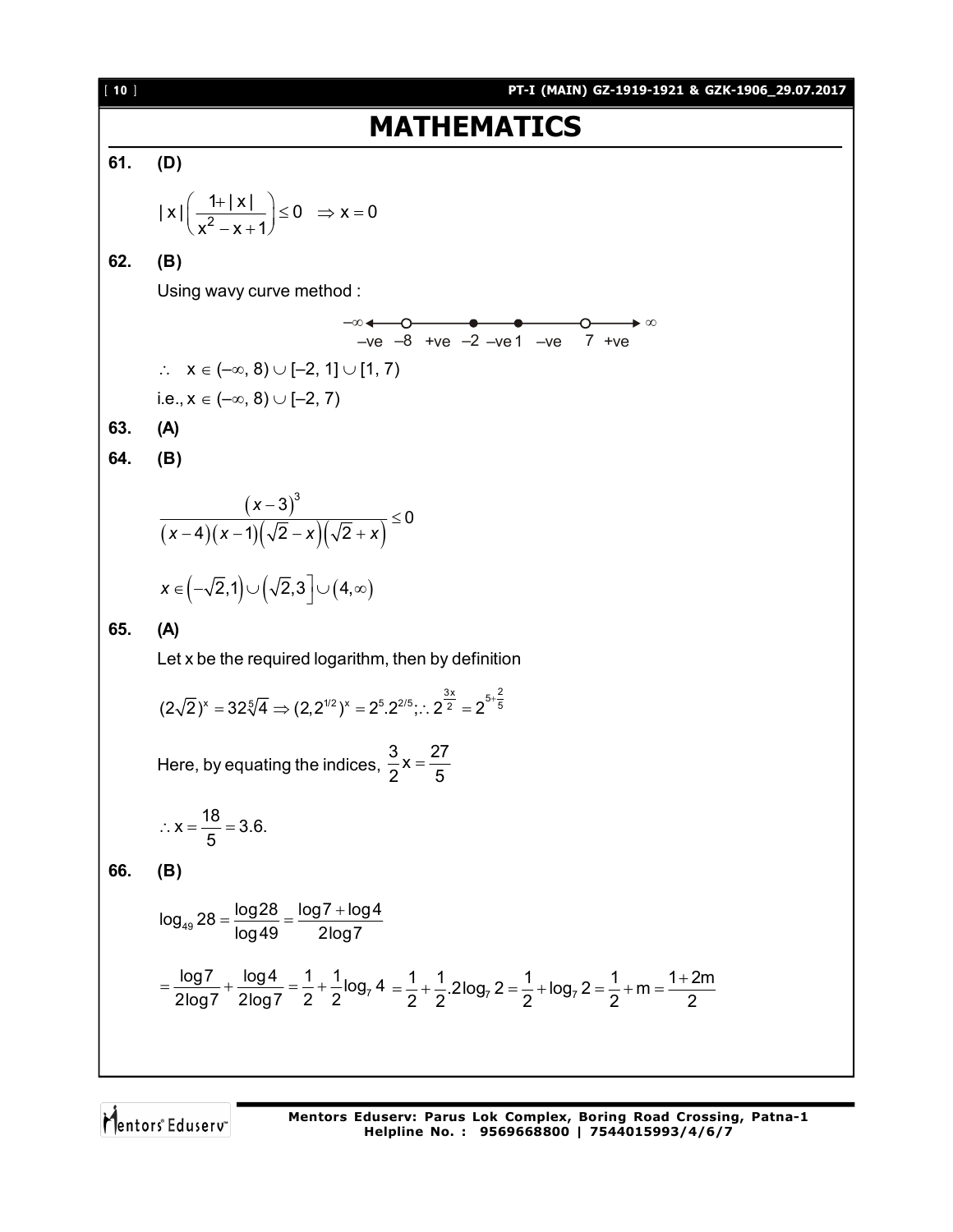# **PT-I (MAIN) GZ-1919-1921 & GZK-1906\_29.07.2017** [ **11** ]

| 67.                                                   | (A)                                                                                                                                                                 |  |  |
|-------------------------------------------------------|---------------------------------------------------------------------------------------------------------------------------------------------------------------------|--|--|
|                                                       | $\log_e\left(\frac{a+b}{2}\right)=\frac{1}{2}(\log_e a+\log_e b)=\frac{1}{2}\log_e (ab)=\log_e \sqrt{ab}$                                                           |  |  |
|                                                       | $\Rightarrow \frac{a+b}{2} = \sqrt{ab} \Rightarrow a+b = 2\sqrt{ab} \Rightarrow (\sqrt{a} - \sqrt{b})^2 = 0 \Rightarrow \sqrt{a} - \sqrt{b} = 0 \Rightarrow a = b.$ |  |  |
| 68.                                                   | (D)<br>If $\log_4 2 + \log_4 4 + \log_4 16 + \log_4 x = 6$                                                                                                          |  |  |
|                                                       |                                                                                                                                                                     |  |  |
| then $log4(2\times4\times16\times x) = 6$             |                                                                                                                                                                     |  |  |
|                                                       | $\Rightarrow$ log <sub>4</sub> 128x = 6 $\Rightarrow$ 128x = 4 <sup>6</sup> $\Rightarrow$ x = $\frac{64 \times 64}{128}$ $\Rightarrow$ x = 32                       |  |  |
| 69.                                                   | (C)                                                                                                                                                                 |  |  |
|                                                       | $a = log_{24} 12 = \frac{log12}{log24} = \frac{2log2 + log3}{3log2 + log3}$                                                                                         |  |  |
|                                                       | $b = log_{36} 24 = \frac{3 log 2 + log 3}{2 (log 2 + log 3)}$                                                                                                       |  |  |
|                                                       | $c = log_{48} 36 = \frac{2(log2 + log3)}{4log2 + log3}$                                                                                                             |  |  |
|                                                       | $\therefore abc = \frac{2 \log 2 + \log 3}{4 \log 2 + \log 3}$                                                                                                      |  |  |
|                                                       | $\Rightarrow$ 1+ abc = $\frac{6\log 2 + 2\log 3}{4\log 2 + \log 3}$ = 2. $\frac{3\log 2 + \log 3}{4\log 2 + \log 3}$ = 2bc.                                         |  |  |
| 70.                                                   | (B)                                                                                                                                                                 |  |  |
|                                                       | $2^{\log_{\sqrt{2}}(x-1)} > x + 5 \Longrightarrow (\sqrt{2})^{2\log \sqrt{2}(x-1)} > +5$                                                                            |  |  |
|                                                       | $\Rightarrow$ $(x-1)^2 > x+5 \Rightarrow x^2-3x-4>0 \Rightarrow (x-4)(x+1) > 0 \Rightarrow x>4$ or $x<-1$                                                           |  |  |
| But for $\log_{\sqrt{2}} (x-1)$ to be defined $x-1>0$ |                                                                                                                                                                     |  |  |
|                                                       | i.e., $x > 1$                                                                                                                                                       |  |  |
|                                                       | $\therefore$ X > 4 $\Rightarrow$ X $\in$ (4, $\infty$ ).                                                                                                            |  |  |
|                                                       |                                                                                                                                                                     |  |  |
|                                                       |                                                                                                                                                                     |  |  |

Mentors<sup>e</sup> Eduserv<sup>-</sup>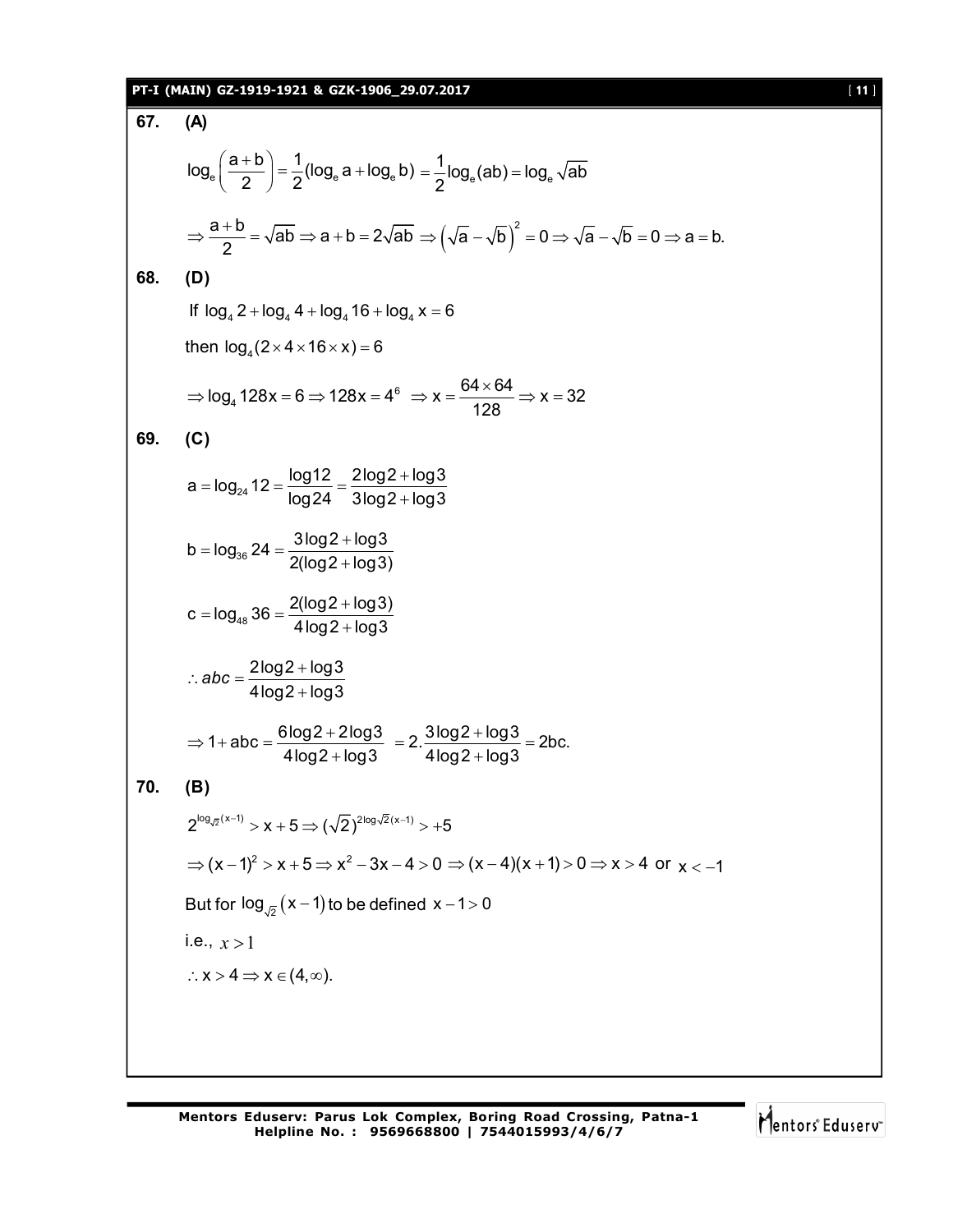| [12] |                                                                                                                                                                 | PT-I (MAIN) GZ-1919-1921 & GZK-1906_29.07.2017 |
|------|-----------------------------------------------------------------------------------------------------------------------------------------------------------------|------------------------------------------------|
| 71.  | (C)                                                                                                                                                             |                                                |
|      | $log_{0.04}(x-1) \ge log_{0.2}(x-1)$                                                                                                                            | $\ldots$ (i)                                   |
|      | For log to be defined $x - 1 > 0 \Rightarrow x > 1$                                                                                                             |                                                |
|      | From (i), $log_{(0.2)^2}(x-1) \ge log_{0.2}(x-1)$                                                                                                               |                                                |
|      | ⇒ $\frac{1}{2}$ log <sub>0.2</sub> (x – 1) ≥ log <sub>0.2</sub> (x – 1) ⇒ $\sqrt{x-1}$ ≤ (x – 1)                                                                |                                                |
|      | $\Rightarrow \sqrt{x-1}(1-\sqrt{x-1}) \leq 0 \Rightarrow 1-\sqrt{x-1} \leq 0$                                                                                   |                                                |
|      | $\Rightarrow \sqrt{x-1} \ge 1 \Rightarrow x \ge 2$ . $\therefore x \in [2, \infty)$ .                                                                           |                                                |
| 72.  | (B)                                                                                                                                                             |                                                |
|      | Since $x^2 + 1 = 0$ , gives $x^2 = -1 \Rightarrow x = \pm i$<br>$\therefore$ x is not real but x is real (given)<br>$\therefore$ No value of x is possible.     |                                                |
| 73.  | (B)                                                                                                                                                             |                                                |
|      | $A = [x : x \in R, -1 < x < 1]$                                                                                                                                 |                                                |
|      | $B = [x : x \in R : x - 1 \le -1 \text{ or } x - 1 \ge 1]$                                                                                                      |                                                |
|      | $=[x : x \in R : x \leq 0 \text{ or } x \geq 2]$                                                                                                                |                                                |
|      | $\therefore A \cup B = R - D$ , where                                                                                                                           |                                                |
|      | $D = [x : x \in R, 1 \le x < 2].$                                                                                                                               |                                                |
| 74.  | (B)                                                                                                                                                             |                                                |
|      | $n(A \cap B) = n(A) + n(B) - n(A \cup B) = 5$                                                                                                                   |                                                |
|      | $n(A - B) = n(A) - n(A \cap B) = 11$                                                                                                                            |                                                |
| 75.  | (A)                                                                                                                                                             |                                                |
|      | $A \cup B = \{1, 2, 3, 4, 5, 6\}$ : $(A \cup B) \cap C = \{3, 4, 6\}$ .                                                                                         |                                                |
| 76.  | (C) Since $x = 0$ is one of the solution so the product will be zero.                                                                                           |                                                |
| 77.  | <b>(D)</b> $ x^2 - 9  +  x^2 - 4  = 5$                                                                                                                          |                                                |
|      | $ x^{2}-9  +  x^{2}-4  =  (x^{2}-9) - (x^{2}-4) $<br>$\Rightarrow$ $(x^2 - 9) (x^2 - 4) \le 0$ $\therefore$ $ a  +  b  =  a - b  \Leftrightarrow a$ . $b \le 0$ |                                                |
|      | $\Rightarrow$ $x \in [-3, -2] \cup [2, 3]$                                                                                                                      |                                                |
| 78.  | (D)                                                                                                                                                             |                                                |
|      | <b>Case I</b> when $x \ge -2$                                                                                                                                   |                                                |
|      |                                                                                                                                                                 |                                                |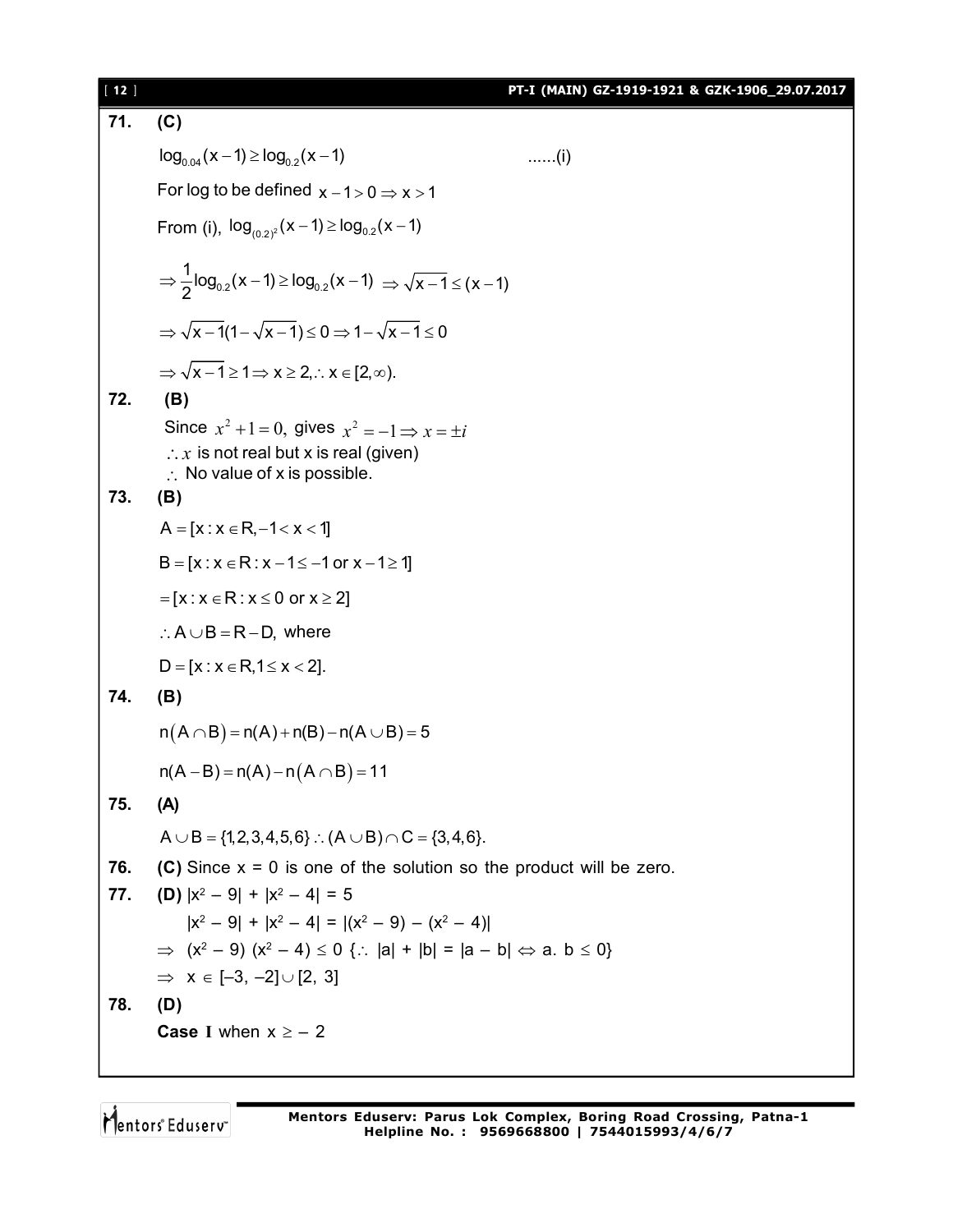$|x+2| - x$  $\frac{2|-x}{2}$  < 2  $\Rightarrow \frac{2}{x}$  $\frac{2}{x}$  < 2  $\Rightarrow$   $\frac{1}{x}$  $\frac{1}{x}$  < 1  $\Rightarrow$   $(x - 1)/x > 0$  $x \in [-2, 0) \cup (1, \infty]$  .....(i) **Case II** when  $x < -2$  $\frac{|x+2|-x}{2}<2$  $\frac{2|-x}{x}$  < 2  $\Rightarrow \frac{-2-2x}{x}$  < 2  $\frac{-2x}{x}$  < 2  $\Rightarrow \frac{1+x}{x}$  + 1 > 0 x  $\Rightarrow$  (1 + 2x) / x > 0  $\Rightarrow$  x  $\in$  (-  $\infty$ , -2) ...(ii)  $\therefore$  from (i) and (ii) we get  $x \in (-\infty, 0) \cup (1, \infty)$ **79. (A)**  $|a| + |b| = |a - b|$  $\Rightarrow$  ab  $\leq$  0  $(x^2 - 5x + 7)$   $(x^2 - 5x - 14) \le 0$  $(x - 7) (x + 2) \le 0$  $\Rightarrow$   $x \in [-2, 7]$ **80. (C)** Use  $A^{log_A B} = B$  $e^{\ln(\ln 3)} = \ln 3$  $\therefore e^{e^{in(n/3)}} = e^{ln3} = 3$ **81. (A)**  $N = \frac{(3^4)^{\log 9^5} + 3^{3\log_3 \sqrt{6}}}{\log 7} [7^{\log_7} - (5^3)^{\log_5 2^6}]$ 409  $N = \frac{3^{\log_3 25} + 3^{\log_3} \sqrt{6}^3}{125}$ 409  $[25 - 6\sqrt{6}]$  $N = \frac{(25 + 6\sqrt{6})(25 - 6\sqrt{6})}{409}$  $N = 1$  $log_2 N = log_2 1 = 0$ **82. (C)**  $x^2 + 3x + 2 \ge 0 \Rightarrow (x + 1)(x + 2) \ge 0$  $\Rightarrow$   $x \in (-\infty, -2] \cup [-1, \infty)$ Case I.  $x - 1 < 0 \Rightarrow x < 1, x - 1 < \sqrt{x^2 + 3x + 2}$  is true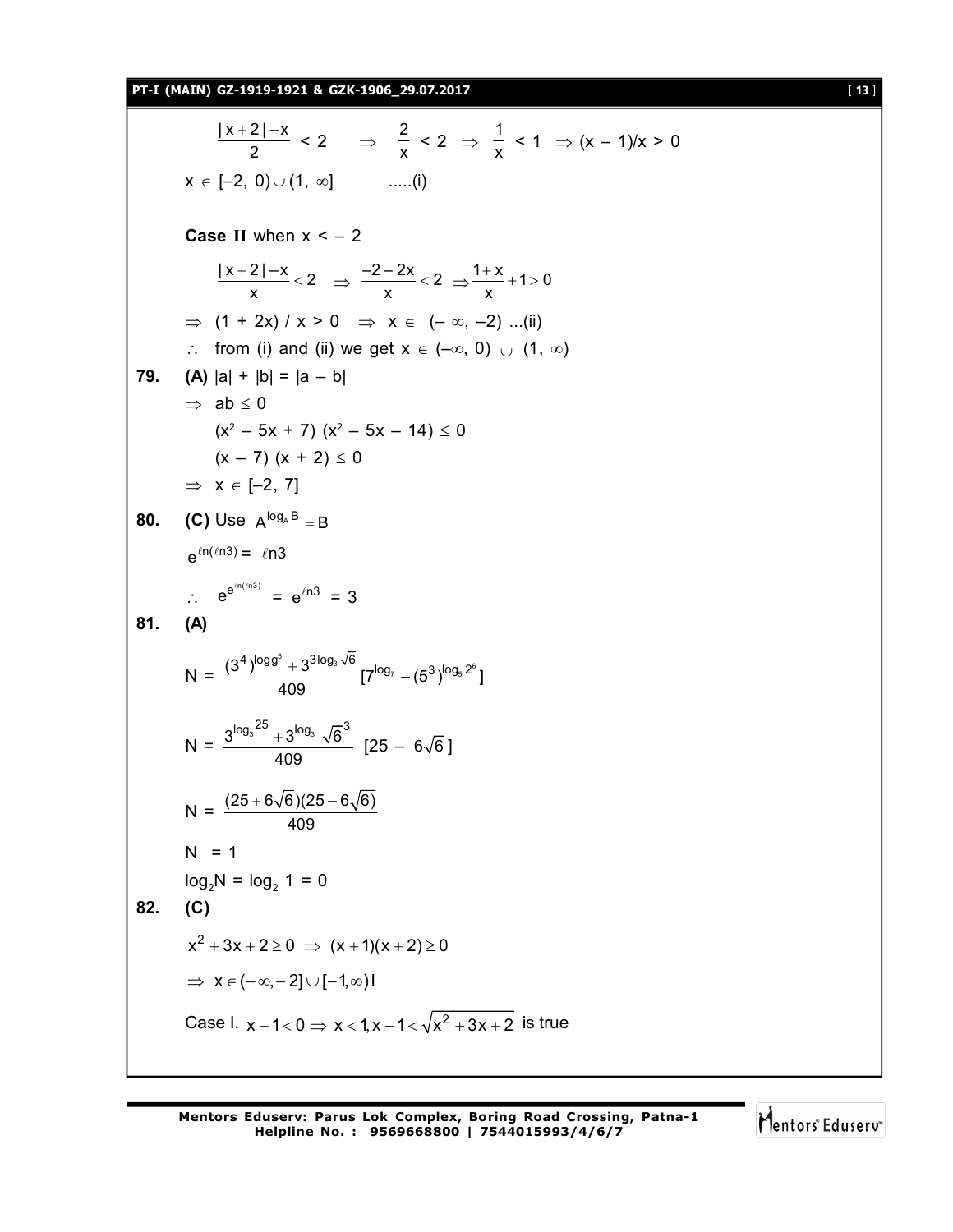## [ **14** ] **PT-I (MAIN) GZ-1919-1921 & GZK-1906\_29.07.2017**

 $x \in (-\infty, -2] \cup [-1,1)$  ... (i) Case II. if  $x - 1 \ge 0 \Rightarrow x \ge 1$  $x - 1 < \sqrt{x^2 + 3x + 2}$  $\Rightarrow$  x<sup>2</sup> - 2x + 1 < x<sup>2</sup> + 3x + 2  $\Rightarrow$  5x + 1 > 0  $\Rightarrow$  x > - $\frac{1}{5}$ 5  $\Rightarrow$  5x + 1 > 0  $\Rightarrow$  x > -- $\therefore$   $X \in [1, \infty)$  ... (ii) From (i) and (ii)  $x \in (-\infty, -2] \cup [-1, \infty)$ **83. (D)** Using wavy curve method and the fact that  $x = 0$  and 3 are the repeated roots of x(e<sup>x</sup> –1) $(x+2)(x-3)^2 \le 0$  we get the sign scheme of the given expression as – + + + –2 0 3 Thus complete solution is  $x \in (-\infty, -2] \cup \{0, 3\}$ **84. (D)**  $1 \le |3 - x| < 2$ and  $|3 - x| \ge 1$   $|3 - x| < 2$  $\Rightarrow$   $x \in (-\phi, 2] \cup [4, \infty)$   $\Rightarrow$   $x \in (1, 5)$ **Ans.**  $x \in (1, 2] \cup [4, 5)$ **85. (C)**  $|x-1|-|x-2|=$ 1 2  $x \le 1$   $\vert 1 \le x \le 2$   $\vert x \ge 2$  $(x-1)+(x-2)=\frac{1}{2}\left(x-1)+(x-2)=\frac{1}{2}\left(x-1)-(x-2)=\frac{1}{2}\right)$ 2  $\begin{pmatrix} 2 & 2 \\ 2 & 2 \end{pmatrix}$   $\begin{pmatrix} 2 & 2 \\ 2 & 2 \end{pmatrix}$  $1 = \frac{1}{2}$   $x = \frac{7}{1}$   $1 = \frac{1}{2}$ 2 4 2 x  $\vee$  x  $\leq 1$   $|1 \leq x \leq 2$   $|x \geq 2$  $-(x-1)+(x-2) = (x-1)+(x-2) = (x-1)-(x-2) = -1 = \frac{1}{2}$   $\vert x = \frac{1}{4}$   $\vert 1 = \frac{1}{2}$  $\checkmark$